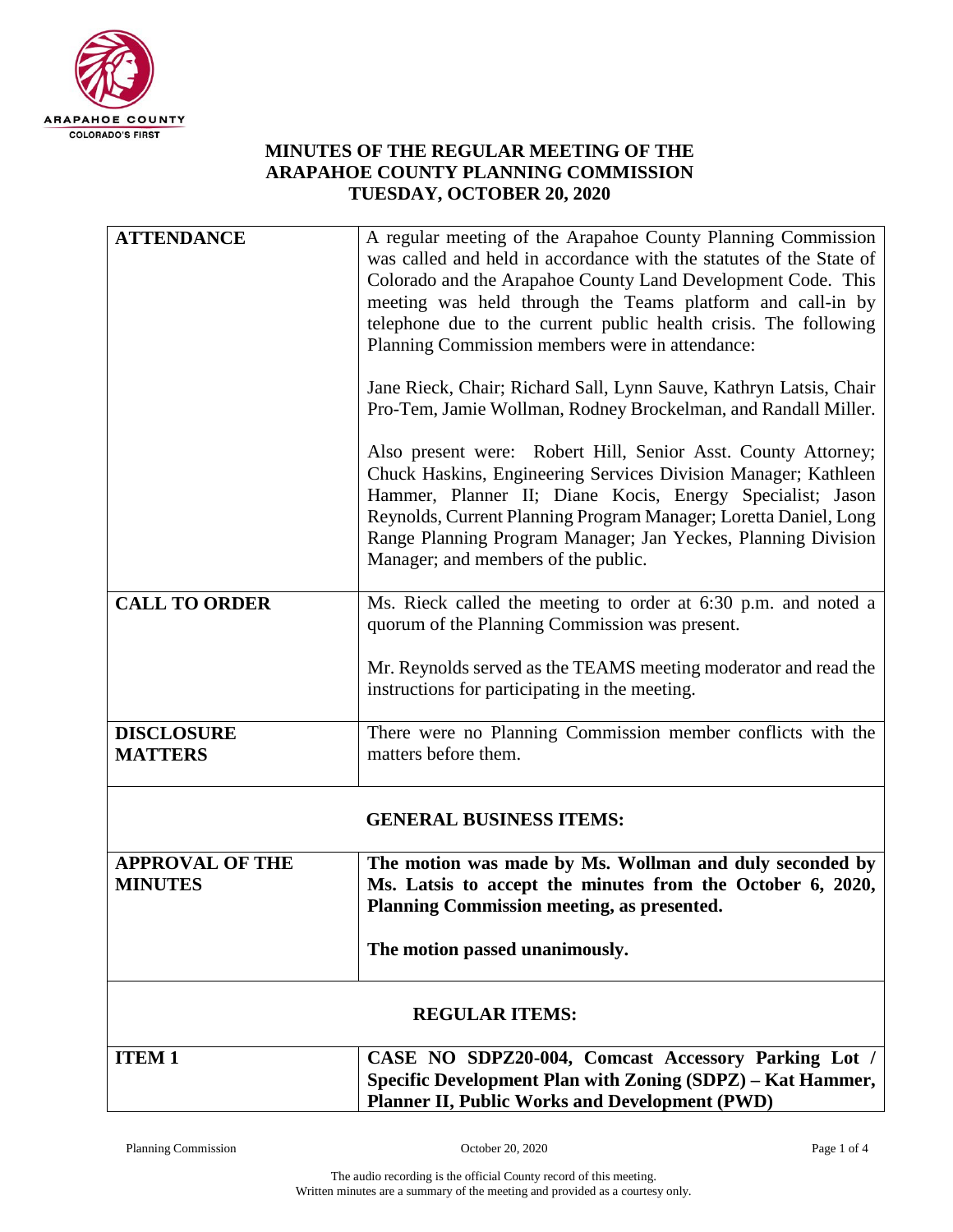| Jurisdiction was established for the public hearing. It was noted the<br>staff report, exhibits, and presentation materials would be part of the<br>public record.                                                                                                                                                                                                                                                                                                                                                                                                                                                                    |
|---------------------------------------------------------------------------------------------------------------------------------------------------------------------------------------------------------------------------------------------------------------------------------------------------------------------------------------------------------------------------------------------------------------------------------------------------------------------------------------------------------------------------------------------------------------------------------------------------------------------------------------|
| Mr. Reynolds explained information about the public hearing<br>process.                                                                                                                                                                                                                                                                                                                                                                                                                                                                                                                                                               |
| Ms. Hammer presented a PowerPoint presentation to introduce the<br>application. She reported the applicant wanted to add an accessory<br>parking lot to serve the Comcast building in the Iliff Business Park.<br>She explained that this application would establish the zoning for the<br>property as the first step in the Planned Unit Development (PUD)<br>process and the Planning Commission (PC) would be making a<br>recommendation to the Board of County Commissioners on the<br>zoning. Mr. Hammer said staff recommended approval on the basis<br>of the findings and recommended conditions listed in the staff report. |
| It was noted Douglas Porter and Chris Day, applicants, were<br>available for questions. Mr. Porter had brief comments for the<br>Planning Commission.                                                                                                                                                                                                                                                                                                                                                                                                                                                                                 |
| Ms. Rieck asked why an engineering variance was granted to the<br>width of the sidewalk along E. Harvard.                                                                                                                                                                                                                                                                                                                                                                                                                                                                                                                             |
| Ms. Hammer explained the variance related to the design and<br>construction of the road prior to the application.                                                                                                                                                                                                                                                                                                                                                                                                                                                                                                                     |
| Ms. Rieck opened the public hearing for comments.                                                                                                                                                                                                                                                                                                                                                                                                                                                                                                                                                                                     |
| Roger Smith, owner of Howell Construction, across South Trenton,<br>stated that his company supported the development and that he was<br>the most visibly impacted based on relative location. He stated the<br>property had been an eyesore, and this development would improve<br>the neighborhood. He full-heartedly supported the project.                                                                                                                                                                                                                                                                                        |
| There were no further public comments. The public hearing was<br>closed.                                                                                                                                                                                                                                                                                                                                                                                                                                                                                                                                                              |
| It was moved by Ms. Wollman and duly seconded by<br>Mr. Brockelman, in the case SDPZ20-004 Comcast Accessory<br>Parking Lot / Specific Development Plan with Zoning, that the<br>Planning Commissioners reviewed the staff report, including all<br>exhibits and attachments, have listened to the applicant's<br>presentation and the public comment as presented at the public<br>hearing, and moved to give a positive recommendation to the                                                                                                                                                                                       |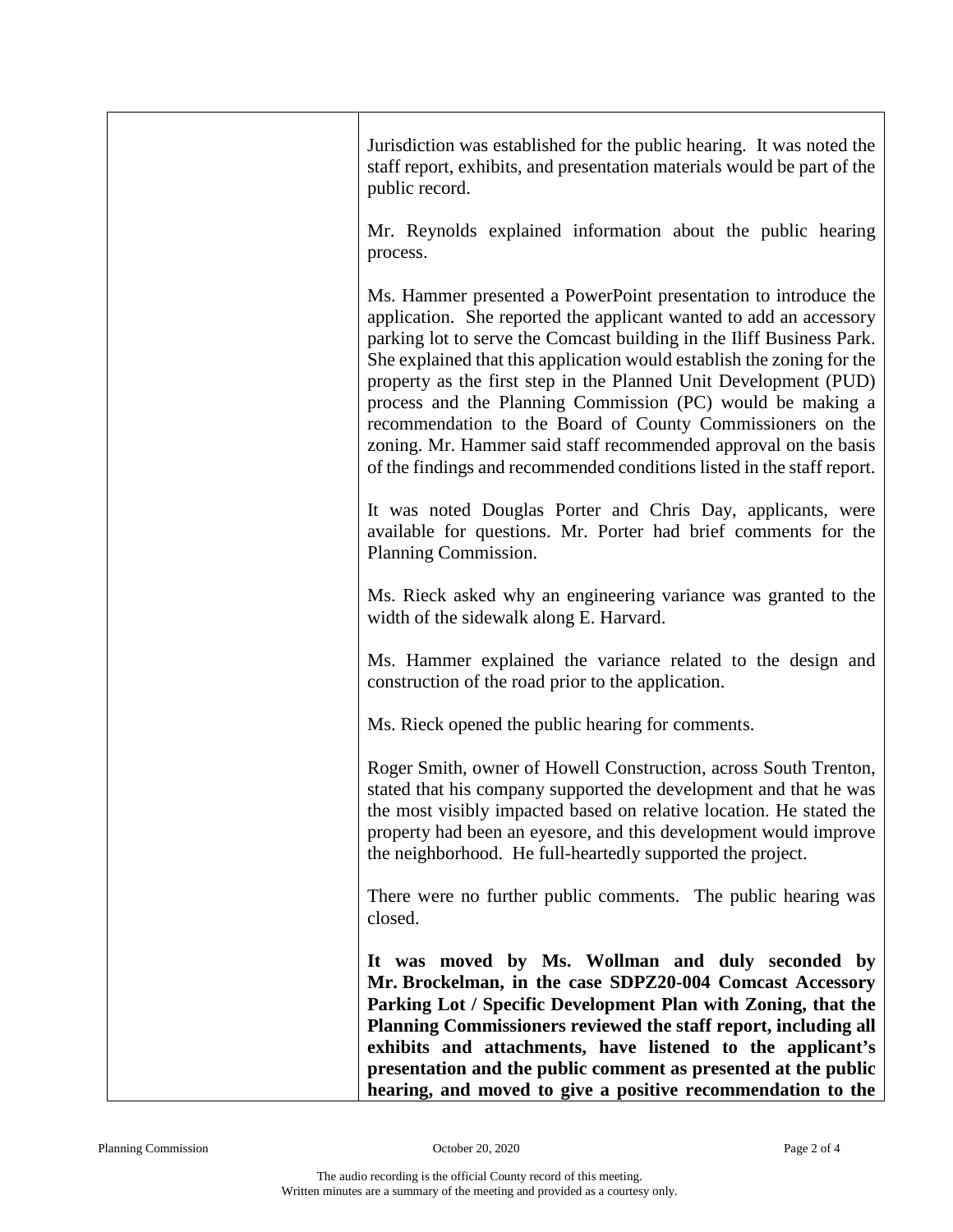|                             | Board of County Commissioners, based on the findings in the<br>staff report, subject to the following condition:                                                                                                                                                                                                                                                                                                                                                                                                                                                                                                                                                                                                                                                                                                                                                                    |  |
|-----------------------------|-------------------------------------------------------------------------------------------------------------------------------------------------------------------------------------------------------------------------------------------------------------------------------------------------------------------------------------------------------------------------------------------------------------------------------------------------------------------------------------------------------------------------------------------------------------------------------------------------------------------------------------------------------------------------------------------------------------------------------------------------------------------------------------------------------------------------------------------------------------------------------------|--|
|                             | 1. Prior to signature of the final copy of these plans, the<br>applicant must address Public Works and Development<br><b>Staff comments and concerns.</b>                                                                                                                                                                                                                                                                                                                                                                                                                                                                                                                                                                                                                                                                                                                           |  |
|                             | The vote was:                                                                                                                                                                                                                                                                                                                                                                                                                                                                                                                                                                                                                                                                                                                                                                                                                                                                       |  |
|                             | Ms. Rieck, Yes; Ms. Sauve, Yes; Mr. Miller, Yes; Mr. Sall, Yes;<br>Ms. Latsis; Yes; Ms. Wollman, Yes, Mr. Brockelman, Yes.                                                                                                                                                                                                                                                                                                                                                                                                                                                                                                                                                                                                                                                                                                                                                          |  |
| <b>STUDY SESSION ITEMS:</b> |                                                                                                                                                                                                                                                                                                                                                                                                                                                                                                                                                                                                                                                                                                                                                                                                                                                                                     |  |
| <b>ITEM1</b>                | CASE NO LDC19-004. Energy Regulations for Oil & Gas / Land<br>Development Code (LDC) Amendment - Study Session - Diane<br><b>Kocis, Energy Specialist</b>                                                                                                                                                                                                                                                                                                                                                                                                                                                                                                                                                                                                                                                                                                                           |  |
|                             | Ms. Kocis presented two PowerPoint presentations. She asked if<br>there were any questions on that background material before she<br>began.                                                                                                                                                                                                                                                                                                                                                                                                                                                                                                                                                                                                                                                                                                                                         |  |
|                             | Ms. Sauve asked for an explanation about the 24-hour nature of oil<br>and gas operations during hydraulic fracturing ("fracking") and<br>drilling.                                                                                                                                                                                                                                                                                                                                                                                                                                                                                                                                                                                                                                                                                                                                  |  |
|                             | Ms. Kocis explained why it was necessary to continue 24 hours/day<br>once those activities had begun and then proceeded with her<br>presentation. She explained new oil and gas regulations were<br>intended to replace the current regulations and Memorandum of<br>Understanding (MOU) signed by operators to qualify for<br>administrative decisions. She stated new regulations would provide<br>a consistent process and requirements for oil and gas operators and<br>facilitate administrative actions on applications.<br>Ms. Kocis<br>explained the 4 rules topics (Health & Safety, Process<br>Improvements, Operations, and Quality of Life) and the rules criteria<br>approved by the Board of County Commissioners (BOCC) that<br>included Public Impact, Alignment with State Rules, Best<br>Management Practices, Industry Impact and Impact to County<br>Resources. |  |
|                             | Ms. Kocis presented on health and safety.                                                                                                                                                                                                                                                                                                                                                                                                                                                                                                                                                                                                                                                                                                                                                                                                                                           |  |